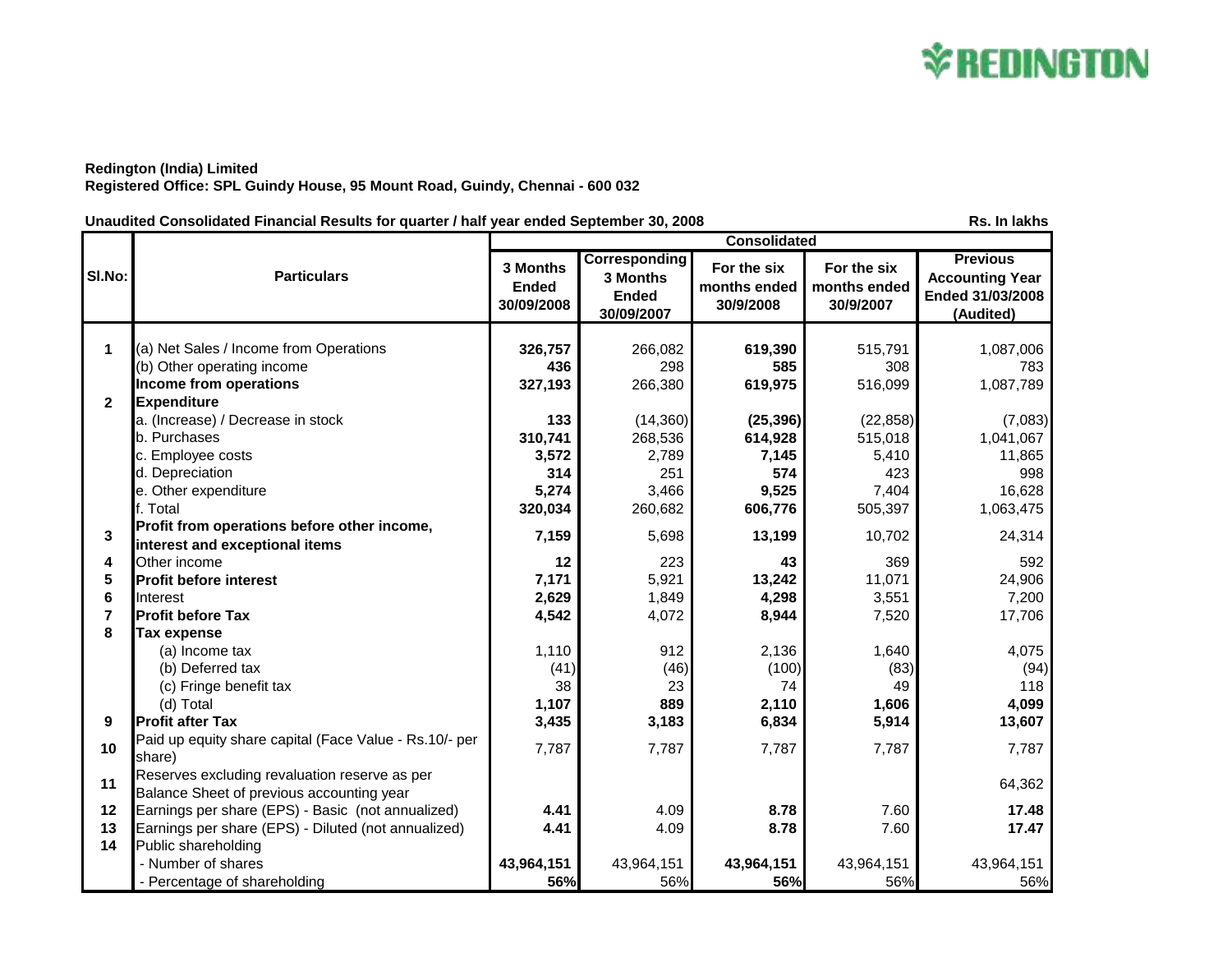## **\*REDINGTON**

## **Unaudited Standalone Financial Results for quarter / half year ended September 30, 2008 Rs. In lakhs** Rs. In lakhs

|                |                                                                                            | <b>Standalone</b>                      |                                                                |                                          |                                          |                                                                            |  |
|----------------|--------------------------------------------------------------------------------------------|----------------------------------------|----------------------------------------------------------------|------------------------------------------|------------------------------------------|----------------------------------------------------------------------------|--|
| SI.No:         | <b>Particulars</b>                                                                         | 3 Months<br><b>Ended</b><br>30/09/2008 | <b>Corresponding</b><br>3 Months<br><b>Ended</b><br>30/09/2007 | For the six<br>months ended<br>30/9/2008 | For the six<br>months ended<br>30/9/2007 | <b>Previous</b><br><b>Accounting Year</b><br>Ended 31/03/2008<br>(Audited) |  |
|                |                                                                                            |                                        |                                                                |                                          |                                          |                                                                            |  |
| $\mathbf 1$    | (a) Net Sales / Income from Operations                                                     | 165,261                                | 146,371                                                        | 314,348                                  | 275,972                                  | 577,101                                                                    |  |
|                | (b) Other operating income                                                                 | 184                                    |                                                                | 262                                      |                                          | 458                                                                        |  |
| $\mathbf{2}$   | Income from operations<br><b>Expenditure</b>                                               | 165,445                                | 146,371                                                        | 314,610                                  | 275,972                                  | 577,559                                                                    |  |
|                | a. (Increase) / Decrease in stock                                                          |                                        | (6,959)                                                        |                                          |                                          | (764)                                                                      |  |
|                | b. Purchases                                                                               | (1, 277)<br>158,096                    | 146,443                                                        | (7,635)<br>305,941                       | (7,960)<br>270,866                       | 549,634                                                                    |  |
|                | c. Employee costs                                                                          | 1,786                                  | 1,442                                                          | 3,725                                    | 2,930                                    | 6,155                                                                      |  |
|                | d. Depreciation                                                                            | 116                                    | 91                                                             | 212                                      | 184                                      | 402                                                                        |  |
|                | e. Other expenditure                                                                       | 2,773                                  | 2,085                                                          | 5,435                                    | 3,962                                    | 8,178                                                                      |  |
|                | f. Total                                                                                   | 161,494                                | 143,102                                                        | 307,678                                  | 269,982                                  | 563,605                                                                    |  |
|                | Profit from operations before other income,                                                |                                        |                                                                |                                          |                                          |                                                                            |  |
| 3              | interest and exceptional items                                                             | 3,951                                  | 3,269                                                          | 6,932                                    | 5,990                                    | 13,954                                                                     |  |
| 4              | Other income                                                                               | $\mathbf{2}$                           | 107                                                            | 24                                       | 291                                      | 469                                                                        |  |
| 5              | <b>Profit before interest</b>                                                              | 3,953                                  | 3,376                                                          | 6,956                                    | 6,281                                    | 14,423                                                                     |  |
| 6              | Interest                                                                                   | 1,216                                  | 1,001                                                          | 1,876                                    | 2,057                                    | 4,066                                                                      |  |
| $\overline{7}$ | <b>Profit before Tax</b>                                                                   | 2,737                                  | 2,375                                                          | 5,080                                    | 4,224                                    | 10,357                                                                     |  |
| 8              | Tax expense                                                                                |                                        |                                                                |                                          |                                          |                                                                            |  |
|                | (a) Income tax                                                                             | 967                                    | 865                                                            | 1,820                                    | 1,537                                    | 3,602                                                                      |  |
|                | (b) Deferred tax                                                                           | (23)                                   | (52)                                                           | (76)                                     | (88)                                     | (73)                                                                       |  |
|                | (c) Fringe benefit tax                                                                     | 38                                     | 23                                                             | 74                                       | 48                                       | 117                                                                        |  |
|                | (d) Total                                                                                  | 982                                    | 836                                                            | 1,818                                    | 1,497                                    | 3,646                                                                      |  |
| 9              | <b>Profit after Tax</b>                                                                    | 1,755                                  | 1,539                                                          | 3,262                                    | 2,727                                    | 6,711                                                                      |  |
| 10             | Paid up equity share capital (Face Value - Rs.10/- per<br>share)                           | 7,787                                  | 7,787                                                          | 7,787                                    | 7,787                                    | 7,787                                                                      |  |
| 11             | Reserves excluding revaluation reserve as per<br>Balance Sheet of previous accounting year |                                        |                                                                |                                          |                                          | 49,169                                                                     |  |
| 12             | Earnings per share (EPS) - Basic (not annualized)                                          | 2.25                                   | 1.98                                                           | 4.19                                     | 3.50                                     | 8.62                                                                       |  |
| 13             | Earnings per share (EPS) - Diluted (not annualized)                                        | 2.25                                   | 1.98                                                           | 4.19                                     | 3.50                                     | 8.62                                                                       |  |
| 14             | Public shareholding                                                                        |                                        |                                                                |                                          |                                          |                                                                            |  |
|                | - Number of shares                                                                         | 43,964,151                             | 43,964,151                                                     | 43,964,151                               | 43,964,151                               | 43,964,151                                                                 |  |
|                | - Percentage of shareholding                                                               | 56%                                    | 56%                                                            | 56%                                      | 56%                                      | 56%                                                                        |  |